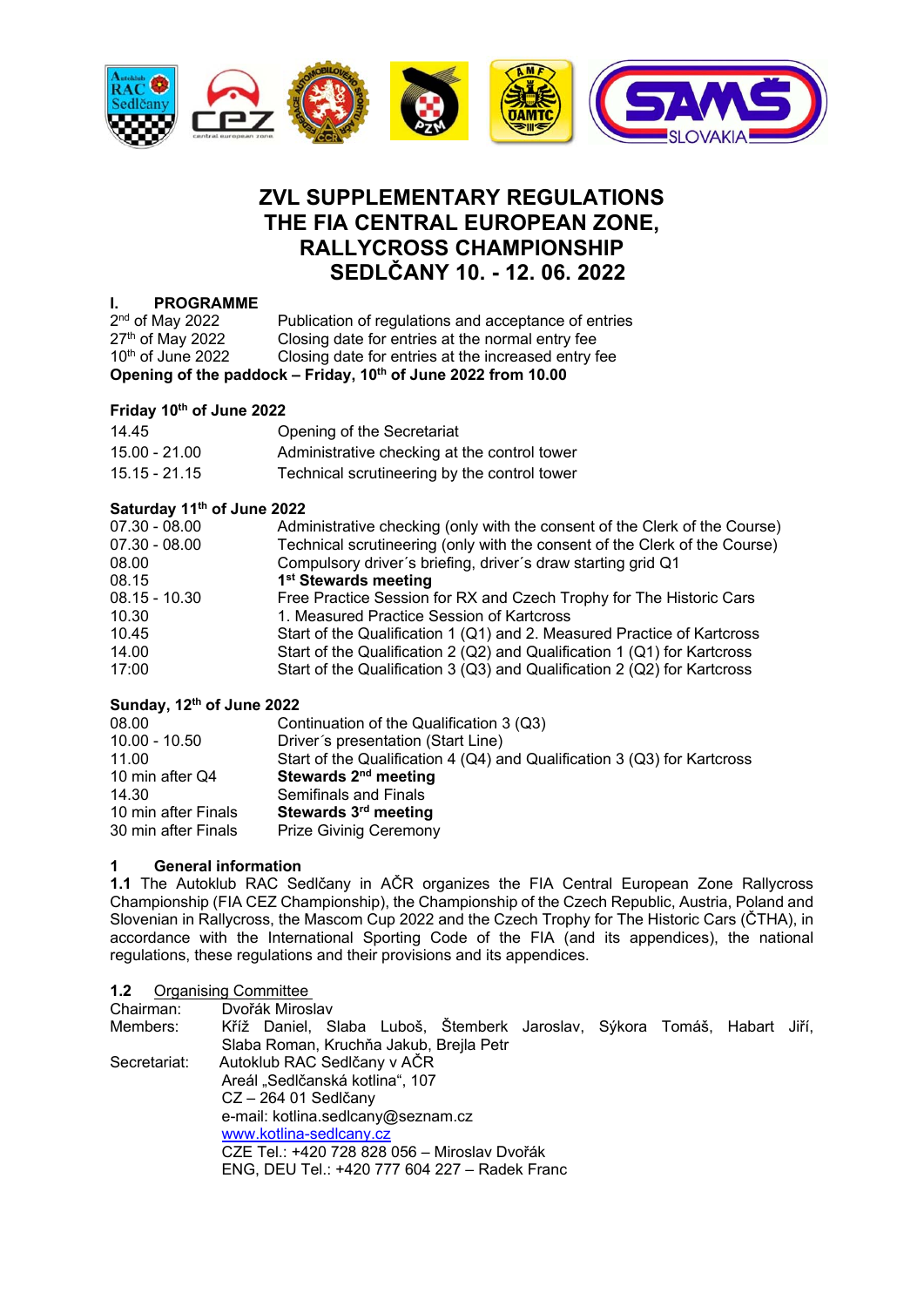| 1.3<br>Officials:            |               |                    |      |
|------------------------------|---------------|--------------------|------|
| <b>Chief Steward</b>         |               | Umlauf Zdeněk      | CZE. |
| Stewards                     |               | Vymazal Jakub      | CZE  |
|                              |               | Lacheta Norbert    | POL. |
| Clerk of the Course          |               | <b>Brejla Petr</b> |      |
| Race director                |               | Franc Radek        |      |
| Secretary of the Competition |               | Dvořák Miroslav    |      |
| <b>Chief Scrutineer</b>      |               | Josif Milan        |      |
| <b>Chief Timekeeper</b>      |               | Pleticha Miroslav  |      |
| Safety Officer               |               | Slaba Luboš        |      |
| <b>Track Controller</b>      |               | Brejla Petr        |      |
| <b>Chief Medical Officer</b> |               | TBA                |      |
| Driver's liaison Officer     |               | Petr Jan           |      |
| <b>Press Officer</b>         |               | Možišová Jarmila   |      |
| Judges of fact               | - Start Line  | Slaba Roman        |      |
|                              | - False Start | Habart Jiří        |      |
|                              | - Joker Lap   | Procházka Tomáš    |      |
|                              | - Finish      | Polakovič Milan    |      |
|                              |               |                    |      |

**1.4** Official Notice Board:

The official notice board will be displayed at the entrance to the Driver*´*s paddock.

**1.5** This competition will count towards: The FIA Central European Zone Rallycross Championship The Czech Championship The Austria Championship The Poland Championschip The Slovakian Championship The Czech Junior Trophy The Czech Trophy For The Historic Cars The Mascom Cup 2022

**2.** The Description Of The Circuit

| Place:                     | Sedlčany; +420 728 828 056        |
|----------------------------|-----------------------------------|
| Length:                    | 950 m                             |
| Length with the Joker lap: | $1020 \text{ m}$                  |
| Width of the start:        | 18 <sub>m</sub>                   |
| Maximum Width:             | 18 <sub>m</sub>                   |
| Minimum Width:             | 10 <sub>m</sub>                   |
| Composition:               | 50 % gravel and 50 % tarmac       |
| Location:                  | 60 km south of Prague, Road n. 18 |

**3.** Entry forms - Entries **3.1** Anybody wishing to take part in the Competition must send the attached entry form duly completed to the Secretariat at: Autoklub RAC Sedlčany v AČR Areál "Sedlčanská kotlina", 107 264 01 SEDLČANY e-mail : kotlina.sedlcany@seznam.cz Tel. : +420 728 828 056 **before 27th of May 2022 12 pm** (normal entry fee)**. 3.2** The maximum number of participants is 160 vehicles.

#### **4.1** The Entry Fees

a) The entry fee is 200  $\epsilon$  for every vehicle (without insurance), except the drivers of the Mascom Cup (paying 4500 CZK/vehicle without insurance). Insurance is 480 Kč for every vehicle. The participants applied after the first closing date of the entries will pay the fee 400  $\epsilon$ (insuranace included), Kartcross 6480 CZK.

The organizer is obliged to issue an invoice.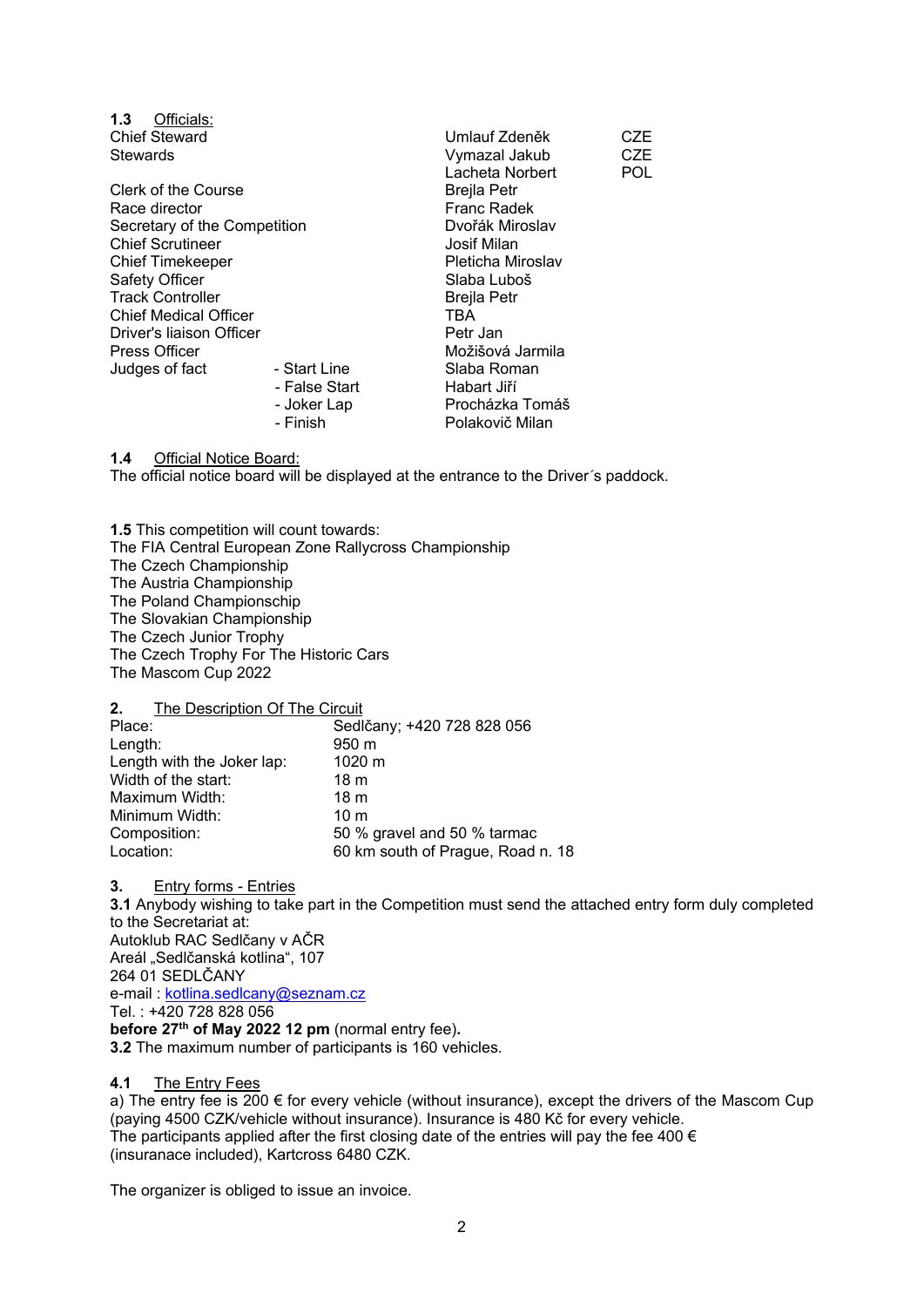**4.2** The entry fee will be collected during the administrative checking. None vehicle will be allowed in the competition unless the entry fee is fully paid.

The entry fee can be paid in the Czech currency at the exchange rate valid for the 10<sup>th</sup> of June 2022.

# **4.3** Entry fees may be refunded only:

a) to candidates who are not accepted

b) in the case of the Competition not taking place

c) If the withdrawal is announced to the organizer between that Monday and the opening of the administrative checking, 50% only of the entry fee will be refunded.

# **5. The insurance**

## **5.1** The insurance of the organizer

The AC CR has concluded the framework insurance contract No. C550012623 on insurance of liability of the organizer for damage caused to the others in connection with a sport enterprise up to the sum of 11.000.000 CZK with the "Allianz pojišťovna a.s." via the PLATINUM Consulting s.r.o. company.

# **5.2** The insurance of the competitors and drivers

The framework insurance contract includes insurance for the liability of the participants caused to third persons by the participant or by vehicle operation. However, the insurance does not cover liability for the damages caused to the other participants of the event. The indemnity limit per participant is of the sum of 11 000 000 CZK per one insured event, with an integral franchise of 5 000 CZK, meaning the damages below CZK 5 000 will be not refunded, the damages above the limit of 5 000 CZK will be paid in full.

**5.3** Each driver is obliged to arrange his own personal accident insurance, which must be shown at the administrative checking (for the FAS ACR licence holders, the license itself is sufficient). The insurance of the foreign drivers must include coverage of costs for possible medical treatment in the Czech Republic.

# **6. Administrative checking**

Every driver (or his / her representative) has to attend the administrative checking taking place **on Friday the 10th of June 2022 from 15.00 till 21.00 o'clock (the hall at the control tower).** Or **Saturday 11th of June 2022 from 07.30 till 08.00** only with the consent of the Clerk of the Course.

## **7. Technical Scrutineering**

**7.1** Every vehicle has to attend the scrutineering taking place **on Friday the 10th of June 2022 from 15.15 till 21.15 o'clock (by the control tower).** Or **Saturday 11th of June 2022 from 07.30 till 08.00** only with the consent of the Clerk of the Course.

**7.2** For all cars, a limit of 100 dB is imposed.

## **8. Practice and Information for drivers**

## **8.1** Practice and The Drivers´ Briefing

One free practice session should last at least 90 minutes. The free practice session is 4 laps. Every driver must participate in at least one free practice session. Each division will start individually. Every driver must finish minimum one lap of the practice session. Otherwise, his/her start in the first qualifying heat must be decided by the Stewards. The Joker lap can be used during the free practice session.

The Kartcross division will run 2 official measured practice sessions, the first one according the starting numbers while the second one in the reverse order. The practice session is 4 laps starting with the first crossing of the finish line and all laps count.

The briefing notes for the competition in writing will be given to all drivers at the administrative checking.

# **9. Qualifying**

There will be **4** laps in the qualifying heats. The Kartcross division does not take the Joker lap.

## **10. Semi-finals and Finals**

There will be **6** laps in the semi-final and final heats. The Kartcross division does not take the Joker lap.